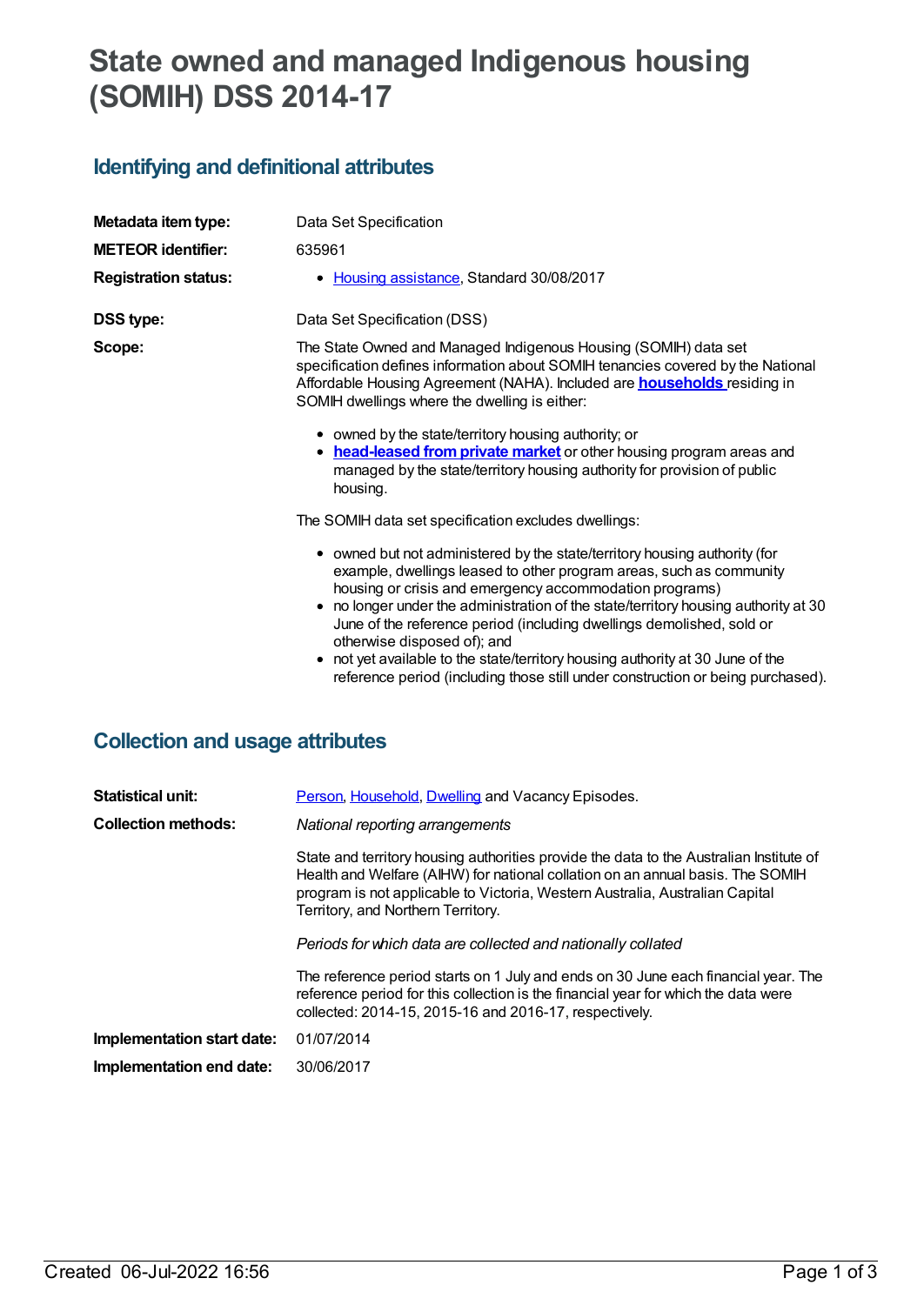**Comments:** While approved as the national standard, some details are not presented in accordance with best practice standards for metadata published as national standards in METeOR. Improvements may be made to the presentation of the metadata in the future; however they will not affect the meaning of the metadata or the interpretation of data collected using the metadata. *Glossary items* Glossary terms that are relevant to this data set specification include: **[Boarding](https://meteor.aihw.gov.au/content/327408) house building [Boarding](https://meteor.aihw.gov.au/content/327410) house room Canadian National [Occupancy](https://meteor.aihw.gov.au/content/386254) Standard [Boarding](https://meteor.aihw.gov.au/content/327412) house unit [Dependant](https://meteor.aihw.gov.au/content/327458) [Disability](https://meteor.aihw.gov.au/content/327304) [Family](https://meteor.aihw.gov.au/content/351499) [Geographic](https://meteor.aihw.gov.au/content/327306) indicator [Greatest](https://meteor.aihw.gov.au/content/494368) need Head-leased dwelling [\(government\)](https://meteor.aihw.gov.au/content/327318) [Head-leased](https://meteor.aihw.gov.au/content/639150) dwelling (private) [Homeless](https://meteor.aihw.gov.au/content/327244) [Household](https://meteor.aihw.gov.au/content/465183) Tenancy [composition](https://meteor.aihw.gov.au/content/327444) [Unincorporated](https://meteor.aihw.gov.au/content/327462) business**

### **Source and reference attributes**

| <b>Submitting organisation:</b> | Australian Institute of Health and Welfare                                                                                                                                                                                                                                                                                                                                                                                                              |  |
|---------------------------------|---------------------------------------------------------------------------------------------------------------------------------------------------------------------------------------------------------------------------------------------------------------------------------------------------------------------------------------------------------------------------------------------------------------------------------------------------------|--|
| Origin:                         | Australian Institute of Health and Welfare (AIHW) 2014. Public rental housing and<br>state owned and managed Indigenous housing data collection, processing and<br>data manuals. Canberra: AIHW.                                                                                                                                                                                                                                                        |  |
| <b>Reference documents:</b>     | COAG (Council of Australian Governments) 2009. Intergovernmental Agreement on<br>Federal Financial Relations: National Affordable Housing Agreement. Canberra:<br>COAG. Viewed 5 September 2016,<br>http://www.federalfinancialrelations.gov.au/content/national_agreements.aspx<br>Australian Institute of Health and Welfare (AIHW) 2013. National housing and<br>homelessness data dictionary: version 1, 2013. Cat. no. HOU 269. Canberra:<br>AIHW. |  |

#### **Relational attributes**